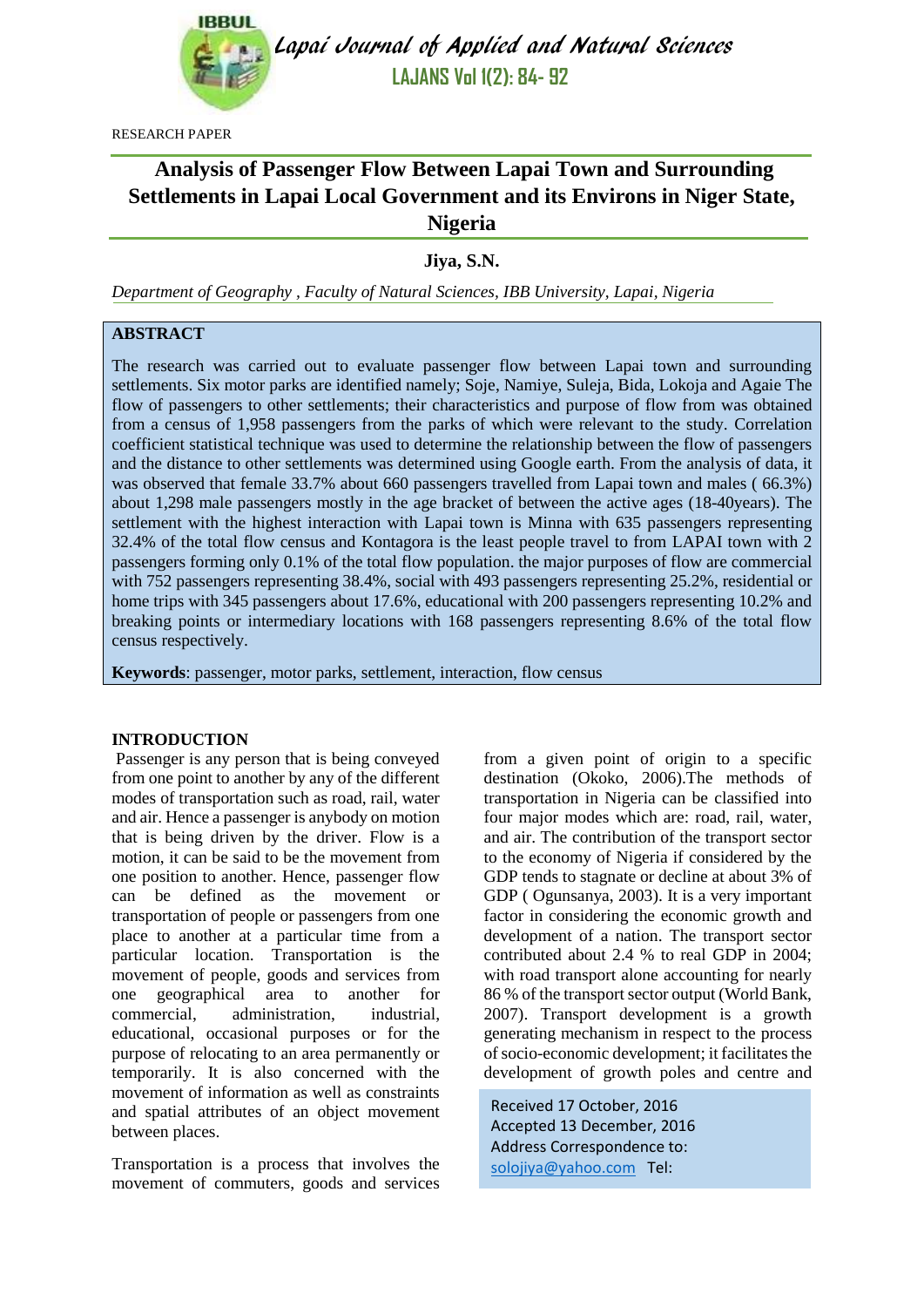should be a key element in the development process of any nation (Oyesiku, 2002).It is believed that the investment in transportation development will lead to increase in production and hence the developing countries with the zeal to develop places and provide effective transportation systems. Among the various modes of transport, the road is the most popular and widely used all over the world. The previous Nigerian National Development Plans reveal that road alone accounts for more than 85 percent of the total Nigerian transport assets (Federal Ministry of Transport, 1993).Public and private agencies operating inter-urban passenger transport services have been confronted with the increasing demand and forecasting procedures, which pose a great problem in making inter-city and regional transport service decisions (Oyesiku, 1995).

For better understanding of the movement of goods and people, the different modes of transportation road, rail, air and water transportations are considered and their links and relationships to the urban infrastructure. Also the various types of movements, which are inter rural, inter urban, rural-urban and urban rural movements are also considered. Nigeria is faced with transportation problems such as, bad roads, excessive unprofessional built up bounds

in some settlements, high accident rate, pollution, traffic congestion, and lack of direct flow pattern from the origin to the destination without breaking point. Some of these problems are also associated with the urban areas. The major factors responsible for the difficult access to the rural areas is the relationship between size of settlements, distance from origin and the passengers flow to a given settlement. In the transportation sector, due to the desire to minimize cost and maximize efficiency, transportation flows are scheduled through intermediary locations. This paper focus on inter rural and rural-urban movement of passengers between Lapai local government area and surrounding settlements of Niger State.

#### **Geographical Location of The Study Area**

Lapai is a local government area in Niger state bounded by the Federal Capital Territory, Abuja. It is located between latitudes  $9^{\circ}$  03 and  $9^{\circ}$  05<sup>,</sup> and longitudes  $6^{\circ}$  34<sup>E</sup> and  $6^{\circ}$  57<sup>F</sup>. It is about18km west of old Lapai near the tributary or river Gurara along Suleija road which is also about 56 km east of Minna, Niger state. It covers a total land area of 3051km<sup>2</sup> with a population of 110127 (2006 Census). Lapai is located in the tropical climate which is characterized by two distinct seasons in a year, the wet and the dry seasons.



Fig. 2: Niger state map showing study location (SOURCE: NASRDA, 2014)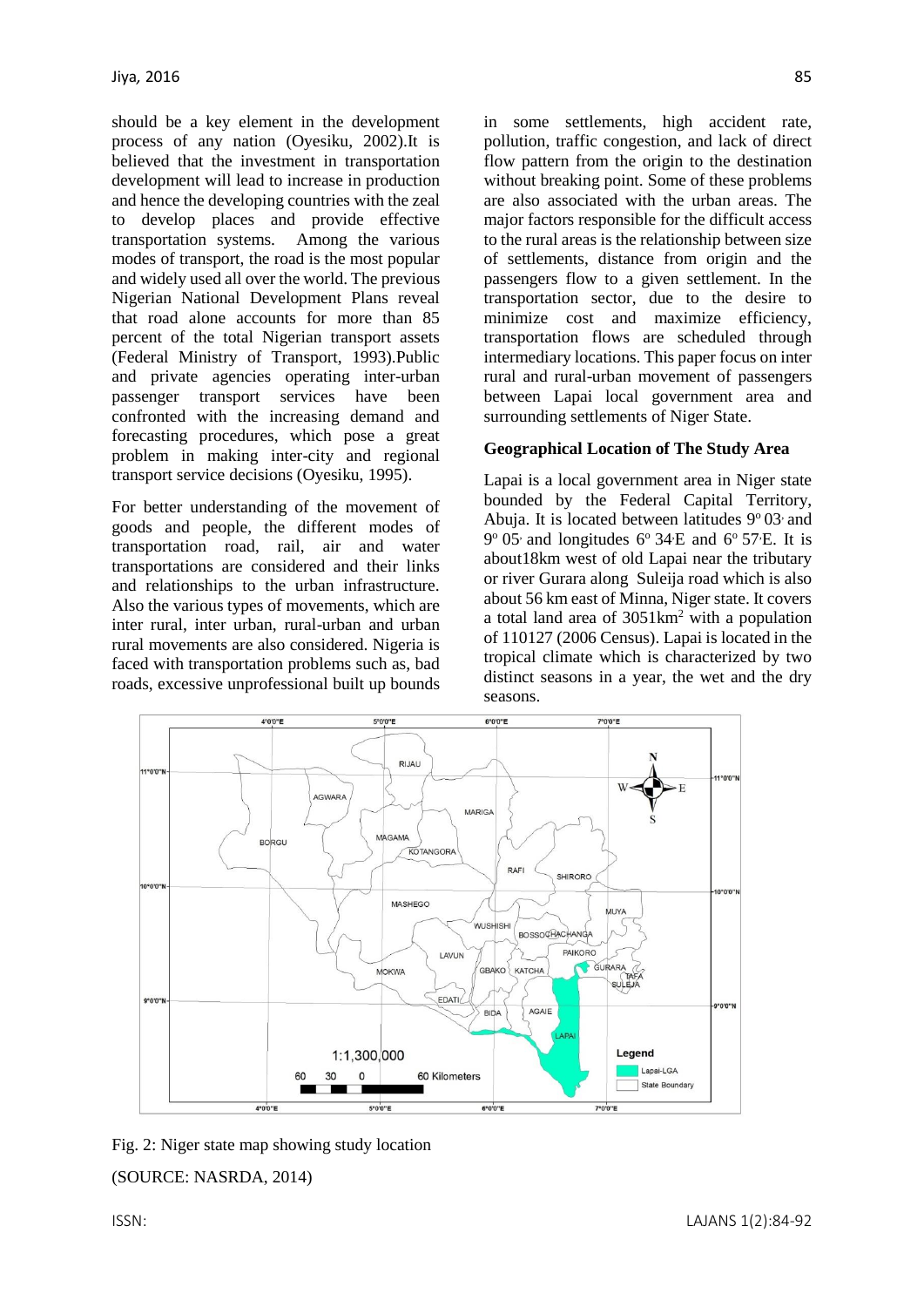

Fig. 3 STUDY AREA:LAPAI (Source: NASRDA, 2014)

#### **Transportation and Development**

The contribution of the transport sector to the economy of Nigeria if considered by the GDP tends to stagnate or decline at about 3%of GDP (Ogunsanya, 2003).Nigeria's transport system consists of some 195,000 km of roads; this network comprises a combination of Federal, State and Local Government roads. The Federal trunk roads are the principal vectors of the system and have a total length of 32,100 km (16%) of which the majority is paved. State roads account for 30,900 km (16%) while the Local Government road system comprises approximately 132,000 km (68%). Out of the 195,000km roads, about 60,000 km are paved, 3,775 km of railways, 3 international and 78 domestic airports as well as 13 sea and river ports. Roads are the country's dominant mode of transport carrying more than 90% of cargo and passenger traffic (RAMP, 2007). Rural roads constitute the major percentage of Nigerian road system. Transport development is a growth generating infrastructure in relation to the process of socio economic development; it facilitates the development of growth poles and centres and should be a fore-runner in the developmental process of any nation (Oyesiku, 2002; Peters,2002; Akintola, 2007)

Transport is a determining factor of nations and socio-economic development. As the key of economic development, transport infrastructure and facilities make up a basis for monitor trade and the movement of goods and person. Long perceived as a tool for accessing national and regional trade in a radically changing global environment, transport infrastructure remains a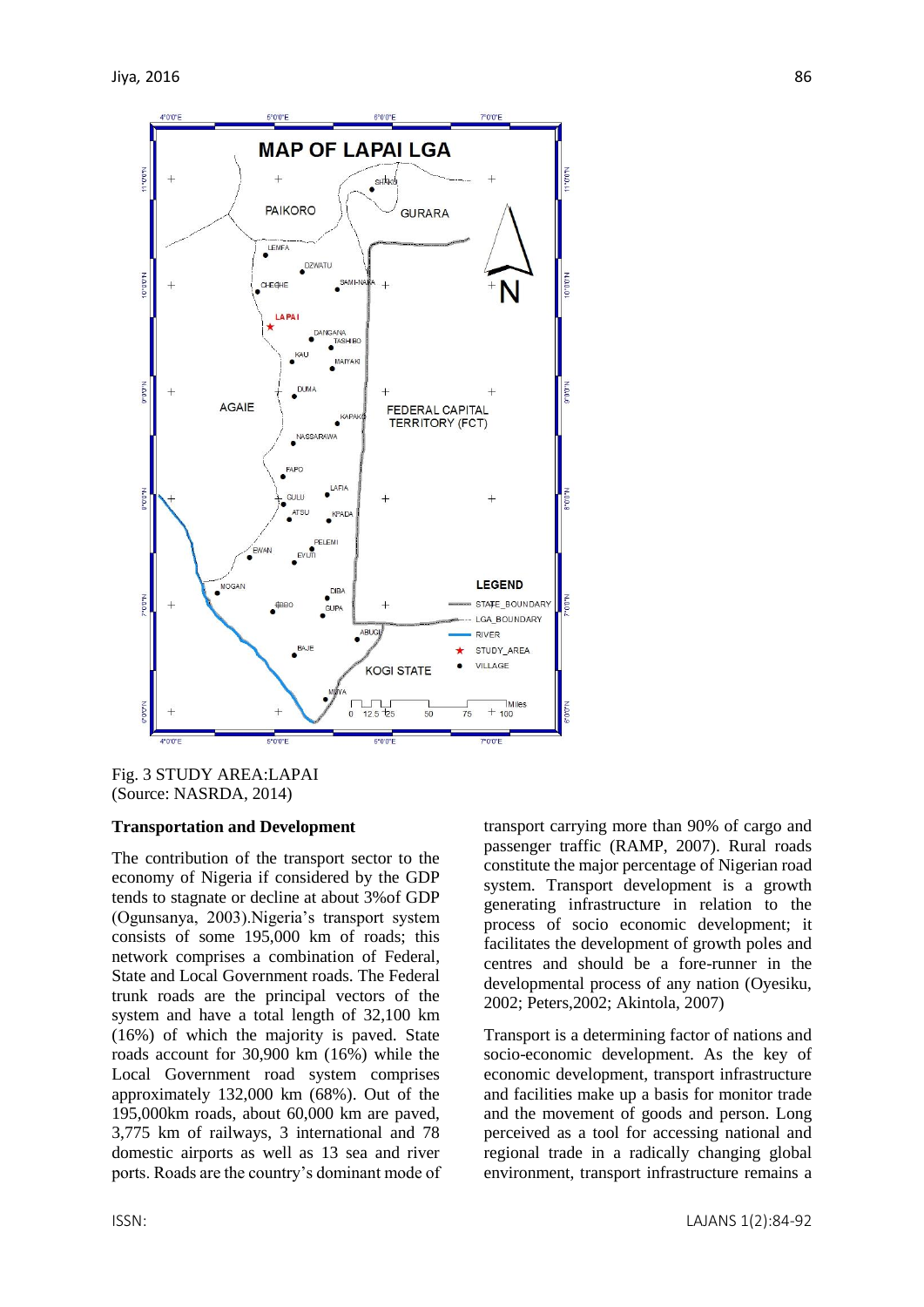pillar of development with a view to accelerating growth and reducing poverty (Okoko, 2006;Matalon, 1992; Musa, 2010. As an essential service in urban centers, transport enables people, firms and organizations to carry out their activities at sites selected for the purposes in separate location in the cities. Transportation is a key factor to understanding and serves as a link between the social and political occurrences in relation to the development of an economy. One of the major functions of the spatial structures of any human settlement is to facilities the movement of people and goods within a particular settlement (Mabogunje, 2008).

(Vibeke, 2009) also observed that changes in the transport sector may induce changes in other sectors, which in turn may affect sustainable development. Also Geerlings et al, (2005), ascertained that "the issue of transport is a derived effect of the fulfilling of all sorts of needs, varying from economic needs to social needs". CST, (2003) observed that sustainable transport system forms a basic foundation that facilitates movement of goods and services in the present generation and capable of taking care of incoming generations. And hence, it should be efficient, affordable, safe, available, and should support economic development of the people. Also, alterations in the transport sector may impact changes in other sectors, which may affect sustainable development (Vibeke, 2009). Since the past decade, there have been increase in the demand for intercity passenger travel which has been due to increasing personal income, improved transport infrastructure and availability of vehicles for long distance travels in the market (Oyesiku, 1995).

The importance of public transport stemmed from the fact that it provides mobility for those who cannot afford to buy a car and helps in creating and maintaining livable communities by relieving high way congestion and assuring long-term sustainability in terms of resources consumption (Paul, 2001). Problems pervading urban transport sector in most developing countries range from inadequate and poor quality of infrastructures mismatch between demand and supply. These problems are triggered by interrelated trends such as urban population growth, rapid unplanned urbanization and rapid uncoordinated growth of cities (Aderamo, 2011). Today, experiences

shows a need for a greater variety of public transport modes, but buses are choice of majority of the communities and are the only means of mobility that can be afforded by poor in the developing countries (Armstrong-Wright, 1999). The bus system is the transportation system that uses buses that may have a range of passenger's capacities and performance characteristics, which may operate on fixed routes with fixed schedules or may be flexibly routed.

# **METHODOLOGY**

The following methods were adopted in carrying out the study

- i. Census was conducted based on passenger flow from the six various motor parks in Lapai to other settlements identifying certain characteristics
- ii. Questionnaires were administered at the motor parks in the study area which helps identifying the purpose of flow.
- iii. Volume of flow and distance of destination from Lapai settlement was correlated using statistical technique which is used to determine the relationship between distance of destination and passenger flow from Lapai settlement.
- iv. A traffic flow map showing relationship between Lapai and surrounding settlements was prepared.

#### **Method of Data Analysis**

The correlation coefficient method was used in analyzing these data, the relationship and the difference between various data sources (primary and secondary) were put into consideration. It was a yardstick in analyzing passenger flow between Lapai and its environs and measuring the flow pattern between these settlements. The method was used in analyzing the volume of the population with distance of the destination.

The formula used for obtaining percentage is:

$$
\% = \frac{\text{Number of travellers}}{\text{Total number of travellers}} \times 100
$$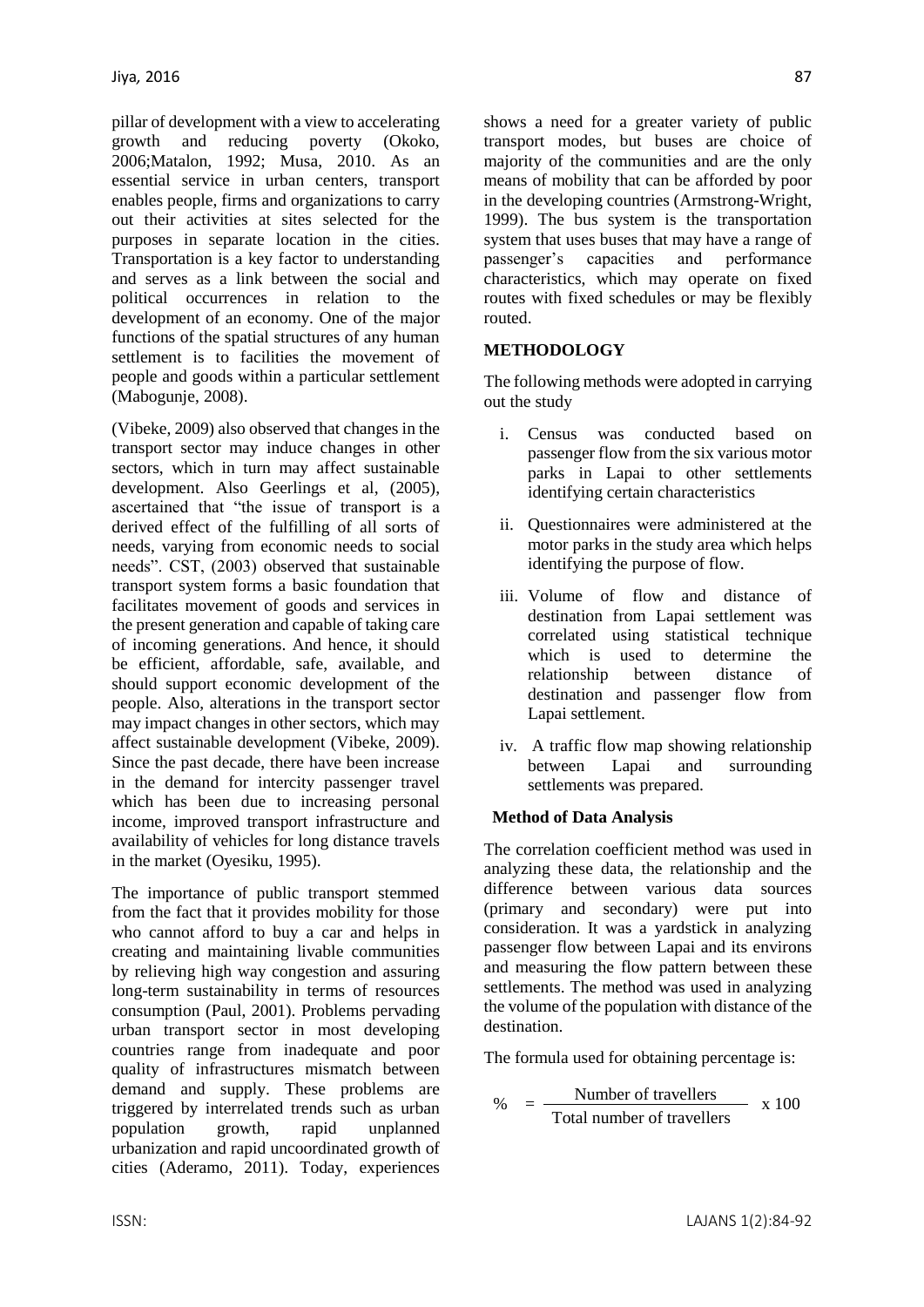#### **RESULTS AND DISCUSSION**

#### **Identifying the Passengers Characteristics**

Table 1 distribution of passengers by age

| Age Range    | Frequency | Percentage |
|--------------|-----------|------------|
| 18-30        | 797       | 40.7       |
| $31-40$      | 732       | 37.4       |
| 50 and above | 429       | 21.9       |
| Total        | 1958      | 100        |

Age is a determinant of flow characteristics, as observed from Table 1 above, 40.7% of the total sample representing 797 passengers were between the ages of 18 to 30 years, 37.4% of the total sample representing 732 passengers were between the ages of 31 and 40years and 21.9% of the total sample representing 429 passengers were between the ages range of 50 and above.

Table 2: distribution of passengers by sex

| <b>Sex</b> | Passenger flow Percentage |      |
|------------|---------------------------|------|
| Male       | 1298                      | 66.3 |
| Female     | 660                       | 33.7 |
| Total      | 1958                      | 100  |

Sex is a major determinant of flow characteristics, as observed from Table 2 above majority of the flow between Lapai town and other settlements was observed by male passengers and there was 660 female passengers represented by 33.7% of the total sample.

Table 3: Distribution of passengers by occupation

| Occupation      | Frequency | Percentage |
|-----------------|-----------|------------|
| Farming         | 764       | 39         |
| Trading         | 685       | 35         |
| Civil           |           |            |
| servants        | 333       | 17         |
| <b>Students</b> | 176       | 9          |
| Total           | 1958      | 100        |

From Table 3 above, 764 passengers representing 39% of the total sample were engaged in farming, 685passengers representing 335% of the total sample were engaged in trading, 333 passengers representing 17% of the total sample were civil servants and 176 passengers representing 9% of the total sample were students.

Table 4: distribution of passengers by car ownership

| Ownership of car | Frequency | Percentage |
|------------------|-----------|------------|
| Yes              | 145       | 7.4        |
| Nο               | 1813      | 92.6       |
| Total            | 1958      | 100        |

From Table 4.4 above, 145 of the passengers representing 7.4% of the total sample owned a private vehicle while the 1813 other passengers representing 92.6% of the total sample were not sole owners of vehicle(s).

## **Identifying The Volume Of Passengers Flow Between Lapai Town And Surrounding Settlements**

Table 5: Distribution of passengers flow by settlements interaction with Lapai town

|                               | Number Of |                       |            |
|-------------------------------|-----------|-----------------------|------------|
| Settlements                   | Towns     | <b>Flow Frequency</b> | Percentage |
| Within Lapai Local Government |           | 250                   | 12.8       |
| Surrounding Lapai Local       |           |                       |            |
| Government                    | 12        | 674                   | 34.4       |
| <b>Other Settlements</b>      | 13        | 1034                  | 52.8       |
| Total                         | 32        | 1958                  | 100        |

From Table 5 above, Lapai town interact with settlements both within and outside Lapai local government and Niger state as a whole. Lapai town interacted with 7 settlements within Lapai local government with 250 passengers representing 12.8% of the total sample; it interacts with 12 settlements surrounding Lapai

local government with 674 passengers representing 34.4% of the total sample. Other settlements outside the context of the research which Lapai interact with are 13 with 1034 passengers representing 52.8% of the total sample of which is the highest.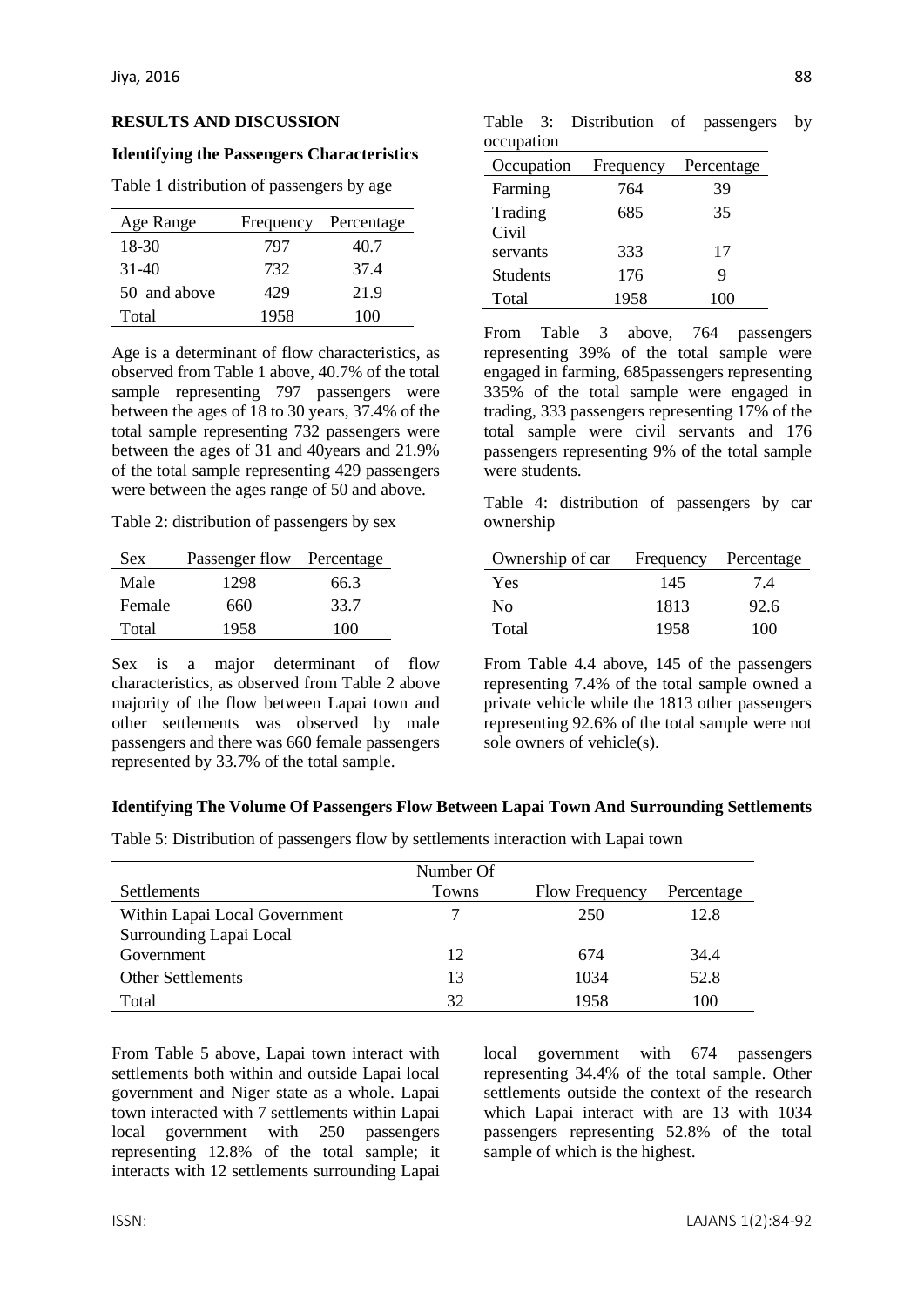| Settlements | Distance<br>(in km) | Passengers | Percentage |
|-------------|---------------------|------------|------------|
|             |                     |            |            |
| Saminaka    | 23.8                | 18         | 7.2        |
| Ebbo        | 72.3                | 50         | 20         |
| Duma        | 140                 | 22         | 8.8        |
| Evuti       | 57.9                | 65         | 26         |
| Gulu        | 45.2                | 45         | 18         |
| Abugi       | 96.1                | 26         | 10.4       |
| Muye        | 85.6                | 24         | 9.6        |
| Total       |                     | 250        | 100        |

Table 6 Distribution of passengers flow by interaction within Lapai local government

Table 6 shows the interaction between Lapai town and settlements located within Lapai local government. Saminaka which is the closest to Lapai town with a distance of 23.8km has a flow of 18 passengers representing 7.2% of the total flow within, while the farthest which is Duma with a distance of 140km from Lapai town has a flow of 22 passengers representing 8.8% of the total flow within. Other settlement that interact with Lapai town from within Lapai local government, their distance and flow percentage from Lapai town are Ebbo has a distance of 72.3km and a flow of 50 passenger representing 20% of flow within, Evuti has a distance of 57.9km and a flow of 65 passengers representing a 26% of the flow, Gulu has a distance of 45.2km and a flow of 45 passengers representing 18% of the total flow within, Abugi has a distance of 96.1km and a flow of26 passengers representing 10.4% of the total flow within and Muye has a distance of 85.6km and a flow of 24 passengers representing 9.6% of the total flow within.

| interaction with settlements surrounding Lapai |          |            |            |  |
|------------------------------------------------|----------|------------|------------|--|
| local government.                              |          |            |            |  |
|                                                | Distance |            |            |  |
| Settlements                                    | in km)   | Passengers | Percentage |  |
| Paiko                                          | 47.7     | 125        | 18.5       |  |
| Agaie                                          | 28.9     | 34         | 5          |  |
| Gawu                                           | 40.4     | 90         | 13.4       |  |
| Izom                                           | 64.1     | 55         | 8.2        |  |
| Takumpara                                      | 28.7     | 178        | 26.4       |  |
| Lokoja                                         | 185      | 10         | 1.5        |  |
| Bakajeba                                       | 22.2     | 40         | 5.9        |  |
| Sokun                                          | 92       | 34         | 5          |  |
| Lambata                                        | 59.6     | 79         | 11.7       |  |
| Egba                                           | 93.9     | 17         | 2.5        |  |
| Katakpa                                        | 73.4     | 8          | 1.2        |  |
| Kandi                                          | 53       | 4          | 0.6        |  |

Total 674 100

Table 7 distribution of passengers flow by

Table 7 above depicts the interaction between settlements surrounding Lapai local government and Lapai town. The closest settlement among those with interaction surrounding Lapai town is Bakajebba with a distance of 22.2km has a flow of 40 passengers representing 5.9% of the total flow in surrounding settlements, the farthest which is Lokoja with a distance of 185km has a flow of 10 passengers representing 1.5%. The settlement with the highest flow of 178 passengers representing 26.4% from those surrounding Lapai town is Takumpara with a distance of 28.7km. Other settlements surrounding Lapai settlement that interact with Lapai town such as Paiko has a distance of 47.7km with a flow interaction of 125 passengers representing 18.5%, Agaie has a distance of 28.9km with a flow of 34 passengers representing 5.0%, Gawu has a distance of 40.4km with a flow of 90 passengers representing 13.4% , Izom has a distance of 64.1km with a flow of 55 passengers representing 8%, Sokun has a distance of 92km with a flow of 34 passengers representing 5.0%, Lambata has a distance of 59.6km with a flow of 79 passengers representing 11.7%, Egba has a distance of 93.9km with a flow of 17 passengers representing 2.5%, Katakpa with a distance of 73.4km has a flow of 8 passengers representing 1.2% and Kandi with a distance of 53km has a flow of 4 passengers representing 0.6% of the total flow surrounding Lapai settlement respectively.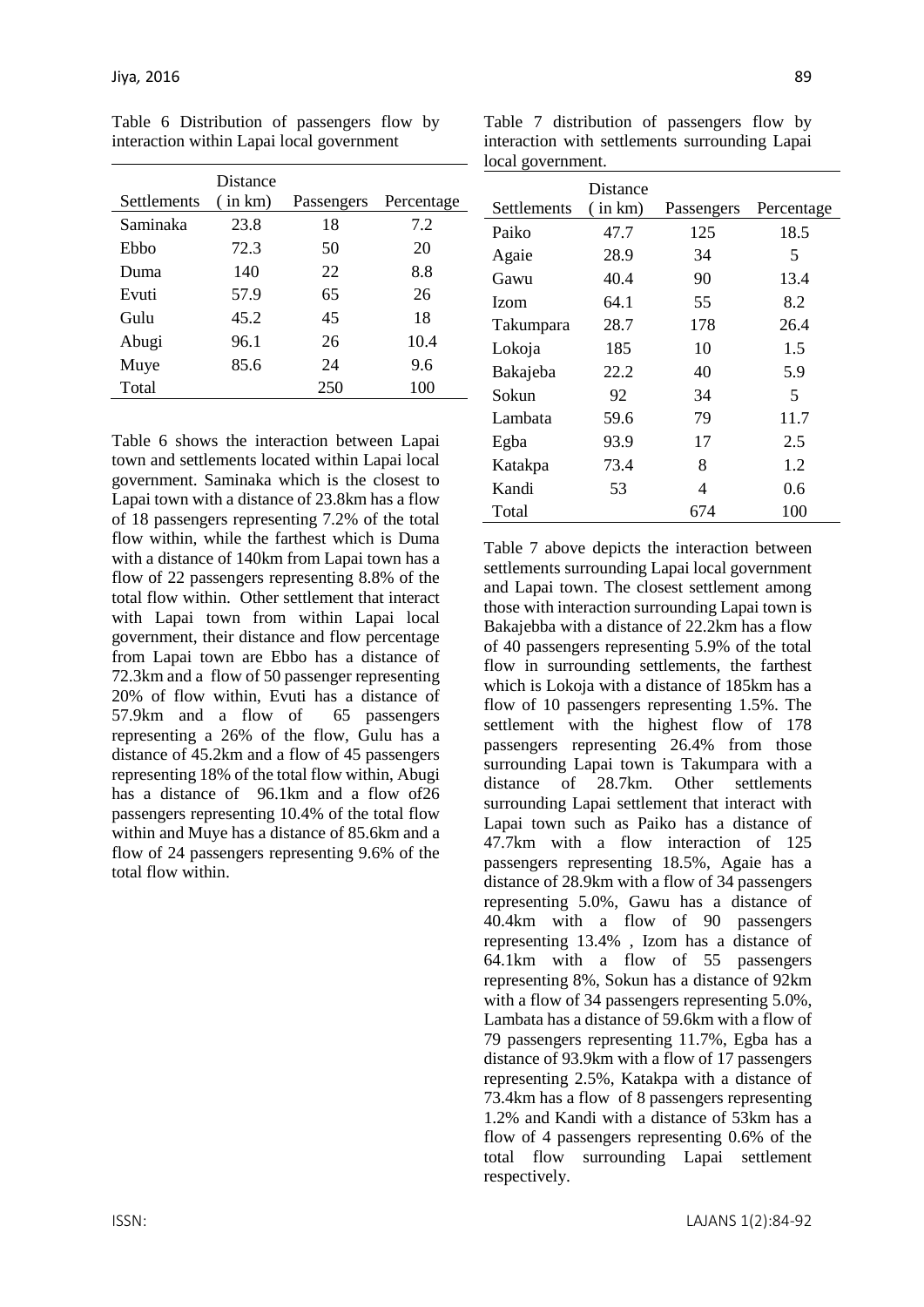| Distance |            |            |
|----------|------------|------------|
| in km)   | Passengers | Percentage |
| 71.5     | 635        | 61.4       |
| 87.9     | 190        | 18.4       |
| 314      | 18         | 1.7        |
| 311      | 2          | 0.2        |
| 196      | 8          | 0.8        |
| 127      | 12         | 1.2        |
| 108      | 17         | 1.6        |
| 358      | 3          | 0.3        |
| 367      | 23         | 2.2        |
| 125      | 50         | 4.8        |
| 407      | 25         | 2.4        |
| 432      | 29         | 2.8        |
| 64.6     | 22         | 2.1        |
|          | 1034       | 100        |
|          |            |            |

Table 8: distribution of passengers flow by interaction with other settlements

Table 8 shows the interaction between Lapai local government and other settlements within and outside Niger state. From the table the farthest settlement that interacted with Lapai local government is Benin City with a distance of 432km from Lapai town and passenger flow of 29 representing2.8%, the closest settlement that interacted with Lapai town is Bida with a distance of 64.6km and passenger flow of 22 representing 2.1% of the flow. The highest interaction with Lapai town was with Minna from a distance of 71.5km having a passenger flow of 635 passengers representing 61.4% of total flow between settlements within and outside Niger state that interacted with Lapai town. Other settlement not surrounding Lapai settlement that interacted with Lapai town are Suleja with a distance of 87.9km has a flow of 190 passengers representing 18.4% of the flow, Ilorin with a distance of 314km has a flow of 18 passengers representing 1.7%, Kontagora with a distance of 311km has a flow of 2 passengers representing0.2% of the flow, Mokwa with a distance of 196km has a flow of 8 passengers representing 0.8%, Kuta with a distance of 127km has a flow of 12 passengers representing 1.2%, Gwada with a distance of 108km has a flow of 17 passengers representing 1.6%, Kaduna with a distance of 358km has a flow of 3 passengers representing 0.3%, Dere with a distance of 367km has a flow of 23 passengers

representing 2.2%, Tafa with a distance of 125km has a flow of 50 passengers representing 4.8% and Yelwa with a distance of 407kmhas a flow of 25 passengers representing 2.4%.

#### **Identifying Factors Responsible For Volume Of Flow**

|      |  | Table 9 distribution of passengers by purpose of |
|------|--|--------------------------------------------------|
| flow |  |                                                  |

| Factors             | Frequency | Percentage |
|---------------------|-----------|------------|
| Social              | 493       | 25.2       |
| Commercial          | 752       | 38.4       |
| Intermediary routes | 168       | 8.6        |
| Home trip           |           |            |
| (Residential)       | 345       | 17.6       |
| Educational         | 200       | 10.2       |
| Total               | 1958      | 100        |
|                     |           |            |

Table 9 shows the different purposes that causes flow between Lapai settlements and other settlements, 493 passengers representing 25.2% travel to other settlements from Lapai town for social purposes, 38.4% representing 752 passengers flow between Lapai town to other settlements for commercial,345 passengers representing 17.6% of the total flow move from Lapai town to other settlements for home trip,200 passengers representing 10.2% of the total flow to other settlements from Lapai town for educational and 168 passengers representing 8.6% move to other settlements as breaking point to get another vehicle moving to their destinations, these settlements act as Intermediary routes.

## **Conclusion**

Transportation is of great significance to every settlement no matter how big or small and the availability of accurate data aids in better improvement and alterations that may be needed. The availability of accurate data on flow characteristics, and facilities involved in interaction is of great significance but the importance to keep the data updated is neglected.

Lapai settlement is not an exception; there are no accurate data available concerning public transportation, and flow interaction between Lapai settlements and other settlements. This study focused on the passenger flow interactions between Lapai town and other surrounding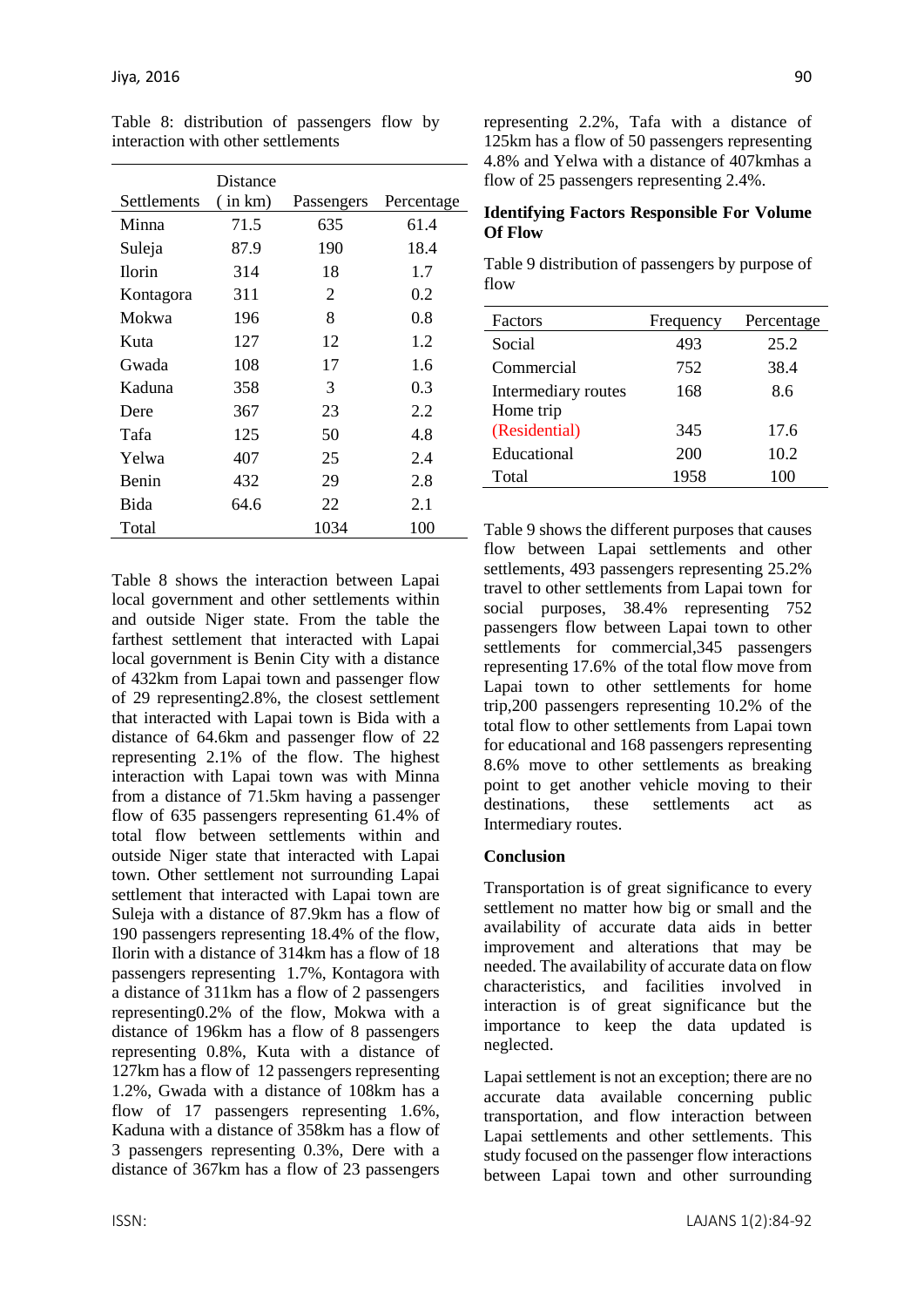settlements, the highest interaction is Minna which is outside Lapai local government. The major reasons for passenger flow between these settlements are due to educational, commercial, social, intermediary locations and residential purposes.

#### **Recommendation**

- i. Based on the findings and information gathered on this study, it is obvious that movement of people using public transportation from one settlement to another is evident in every environment. These have made it possible to perform social, commercial, educational, religious and residential functions with ease of access.
- ii. This study recommends that government should participate more in public transportation sector in other to provide more means of public transportation and help regulate transportation cost for transportation to be less costly.
- iii. Schedules of transportation should be drawn to provide passengers with information on movement time and destinations this will help reduce the time wastage of passengers.
- iv. Policies should be established and regulated by the government on prices of transportation to certain locations, numbers of passengers in a vehicle, age range of drivers, speed limit for the passengers to enjoy a safe and satisfactory movement.
- v. Roads should be repaired and ensured to be well secured for comfort of passengers by assigning security personnel on threatening roads.
- vi. Roads should be well linked for easier and faster access to locations.

#### **REFERENCES**

- Aderamo, J. (2011) *Traffic congestion at road intersections in Nigeria. Australian Journal of Basic and Applied Science,* 5 (9): 1439- 1448.
- Akintola, S.R. (2007) *Coping with infrastructural deprivation through*

*collective action among rural people in Nigeria. Nomadic Journal of African Studies,*  16 (1). 30- 46

- Armstrong-Wright, (1999) *Public transport in third world cities*, London, Geerlings, H.J.
- Centre for Sustainable Transport. 2003, Sustainable Transportation Performance Indicators. CTS, [www.cstctd.org](http://www.cstctd.org/)
- Federal Republic of Nigeria (2007) *Report on Rural Access and Mobility Project (RAMP)*  Cross River State Ministry of Works Civil Engineering Department Calabar, Cross River State, Nigeria
- Geerlings, H., Van Ast, J and Ongkittikul, S.(2005)*Towards a More Fundamental Transport Policy: An Inventory of Trends That Influence the Transport Patterns in Western Europe and Their Implication for Policy Making.* Journal of the Eastern Asia Society for Transportation Studies, No.6, pp.4050-4065.
- Mabogunje, A. L (2008) *The Challenges of mobility within Nigeria's Emerging Megacities.* Keynote address at the National Conference on public Transportation Organized by the Lagos Metropolitan Area Authority (LAMATA) on integrated transport system in Nigeria Emerging Megacities: Issues, Challenges and option held at Ikeja on May 6-8, 2008.
- Matalon, B. (1992). *Mobility With Regards to Social Groups and Attitudes*. Transport and Roads Research Laboratory Reports, 689; pp.133-151.
- Musa, J. J (2010) *Nigeria's rural economic development strategy: Co*mmunity Driven Development Approach. AU J.T. 13(4): 233-
- Ogunsanya, A.(2003)*Maker and Breakers of Cities.* 59th Inaugural Lecture", University of Ilorin, Nigeria. June 27th.
- Okoko, E. (2006) *Quantitative techniques in urban analysis,* Ibadan, Kraft Book Limited. International Journal of Open Scientific Research IJOSR Vol.1, No. 5, 80-89
- Oyesiku, K. (1995). *An Analysis of the Demand for Inter-city Trip Generation Attributes of a Developing State in Nigeria*. *Journal of Transport,* 1(1): 17-27